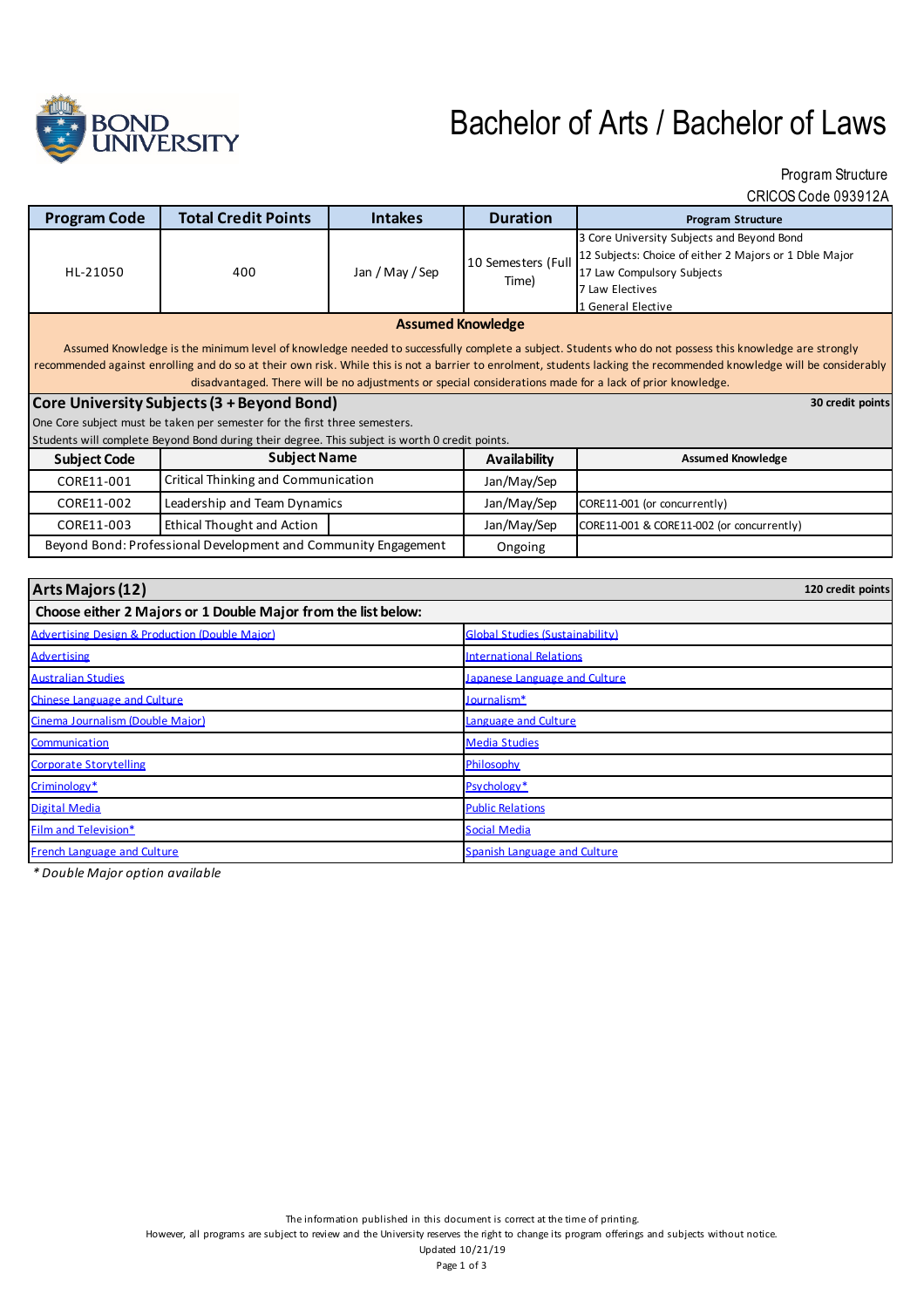

## Bachelor of Arts / Bachelor of Laws

Program Structure (Cont.)

**70 credit points**

**10 credit points**

|                               | Law Compulsory Subjects (17)                                                                                                                                                                               |                           | 170 credit points            |                                                                                    |
|-------------------------------|------------------------------------------------------------------------------------------------------------------------------------------------------------------------------------------------------------|---------------------------|------------------------------|------------------------------------------------------------------------------------|
|                               | Subject Code                                                                                                                                                                                               | <b>Subject Name</b>       |                              | Assumed Knowledge                                                                  |
|                               | Legal Foundations A<br>LAWS11-105<br>Legal Foundations B<br>LAWS11-106<br>Foundations of Private Law<br>LAWS11-107<br>Foundations of Public and Criminal Law<br>LAWS11-108<br>Contract Law A<br>LAWS11-201 |                           | Jan/May/Sep                  |                                                                                    |
|                               |                                                                                                                                                                                                            |                           | Jan/May/Sep                  |                                                                                    |
|                               |                                                                                                                                                                                                            |                           | Jan/May/Sep                  | LAWS11-105 LFA (or concurrently)<br>and LAWS11-106 LFB (or concurrently)           |
|                               |                                                                                                                                                                                                            |                           | Jan/May/Sep                  | LAWS11-105 LFA (or concurrently)<br>and LAWS11-106 LFB (or concurrently)           |
|                               |                                                                                                                                                                                                            |                           | Jan/May/Sep                  | LAWS11-107 FPL (or concurrently)                                                   |
| <b>Tort Law</b><br>LAWS11-202 |                                                                                                                                                                                                            |                           | Jan/May/Sep                  | LAWS11-107 FPL (or concurrently)                                                   |
|                               | LAWS11-203                                                                                                                                                                                                 | <b>Criminal Law</b>       | Jan/May/Sep                  | LAWS11-108 FPCL (or concurrently)                                                  |
|                               | LAWS11-204                                                                                                                                                                                                 | Property Law A            | Jan/May/Sep                  | LAWS11-107 FPL (or concurrently)                                                   |
|                               | LAWS11-216                                                                                                                                                                                                 | <b>Constitutional Law</b> | Jan/May/Sep                  | LAWS11-108 FPCL (or concurrently)                                                  |
|                               | LAWS11-217                                                                                                                                                                                                 | Contract Law B            | Jan/May/Sep                  | LAWS11-201 Contract Law A                                                          |
|                               | Property Law B<br>LAWS11-218                                                                                                                                                                               |                           | Jan/May/Sep                  | LAWS11-204 Property Law A                                                          |
|                               | LAWS11-310                                                                                                                                                                                                 | Corporate Law             | Jan/May/Sep                  | LAWS11-202 Tort Law and<br>LAWS11-217 Contract Law B (or concurrently)             |
|                               | LAWS11-313                                                                                                                                                                                                 | Equity                    | Jan/May/Sep                  | LAWS11-202 Tort Law and<br>LAWS11-217 Contract Law B                               |
|                               | LAWS11-317                                                                                                                                                                                                 | Administrative Law        | Jan/May/Sep                  | LAWS11-216 Constitutional Law                                                      |
|                               | LAWS11-318                                                                                                                                                                                                 | Evidence                  | Jan/May/Sep                  | LAWS11-203 Criminal Law                                                            |
|                               | LAWS11-325                                                                                                                                                                                                 | Civil Dispute Resolution  | Jan/May/Sep<br>$If$ rom 1921 | LAWS11-202 Tort Law and LAWS11-217 Contract Law B and<br>LAWS11-218 Property Law B |
|                               | LAWS11-326                                                                                                                                                                                                 | Legal Profession          | Jan/May/Sep<br>$If$ rom 1921 | LAWS11-325 Civil Dispute Resolution (or concurrently)                              |
|                               |                                                                                                                                                                                                            |                           |                              |                                                                                    |

| Law Electives (7) |  |
|-------------------|--|
|-------------------|--|

Students must choose *Undergraduate Law Electives* from the Faculty of Law's offerings.\*\*

Students may choose to complete an optional Law Specialisation (40cp) in one of the following areas:

- Canadian Law and Practice Corporate and Commercial Law Legal Practice
	-
- Contemporary Legal Issues International and Comparative Law Media and Technology Law

To be eligible for a Law Specialisation, students must complete a minimum of four Law Electives (40 credit points) within one of the above areas. Eligible students will receive a Specialisation Certificate at the completion of their Law program.

#### **General Elective (1)**

Students must choose one available undergraduate subject from any Faculty or School across the University.

### **Bachelor of Laws with Honours**

Please see eligibility requirements for achieving Honours (\*\*including the completion of LAWS13-569 Legal Research Project as an elective) on the Law Honours / Distinction information webpage.

However, all programs are subject to review and the University reserves the right to change its program offerings and subjects without notice.

Updated 10/21/19 Page 2 of 3